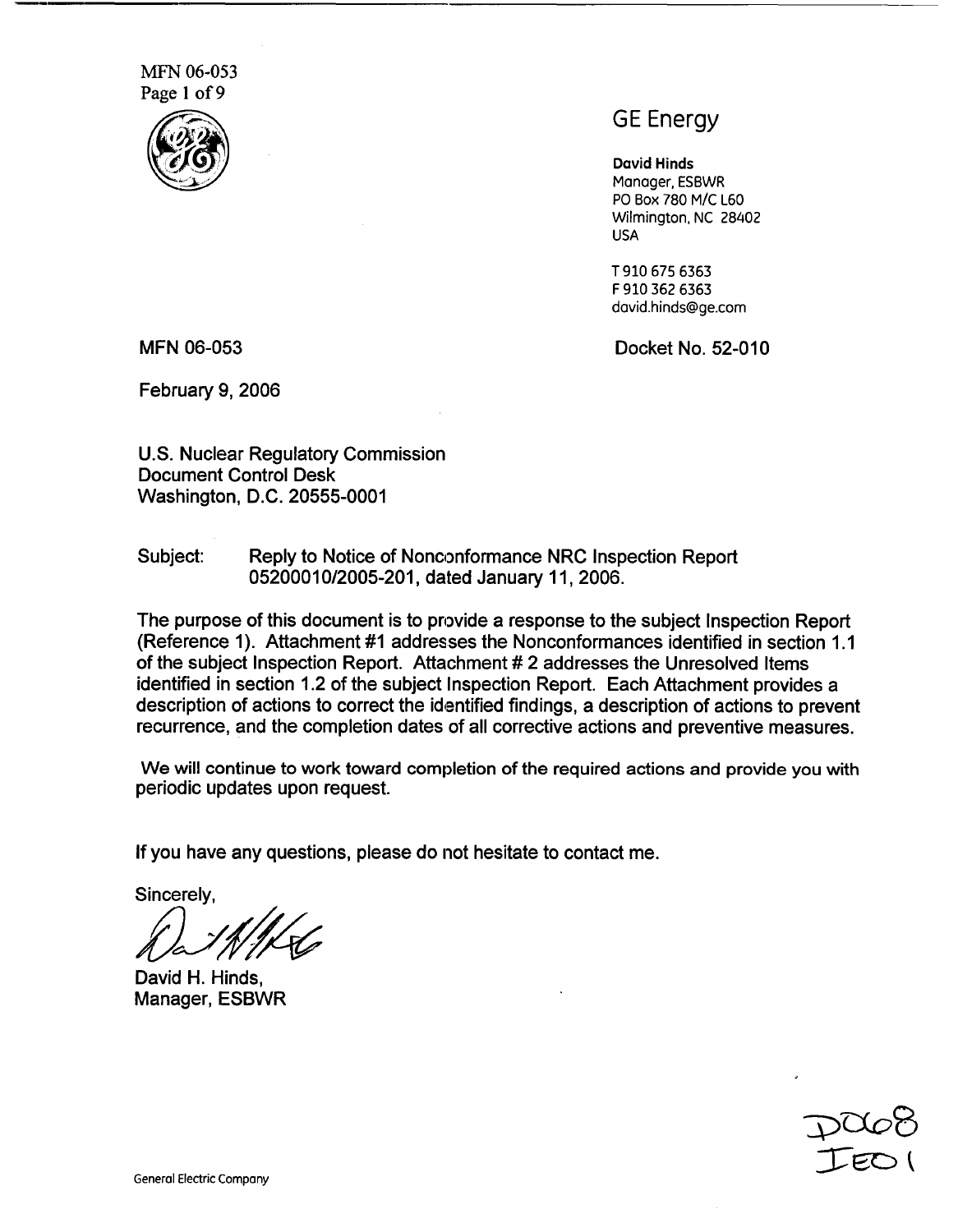Reference:

1. MFN 06-031, Letter from U.S. Nuclear Regulatory Commission to David H. Hinds, *NRC Inspection Report 05200010/2005-201 and Notice of Nonconformance,* January 11, 2006

Attachments:

- 1. GE Response to INSPECTION REPORT 05200010/2005-201 Nonconformance
- 2. GE Response to INSPECTION REPORT 05200010/2005-201 Unresolved Items
- cc: WD Beckner USNRC (w/o enclosures) AE Cubbage USNRC (with enclosures) LA Dudes USNRC (w/o enclosures) RP McIntyre USNRC (with enclosures) GB Stramback GE/San Jose (with enclosures)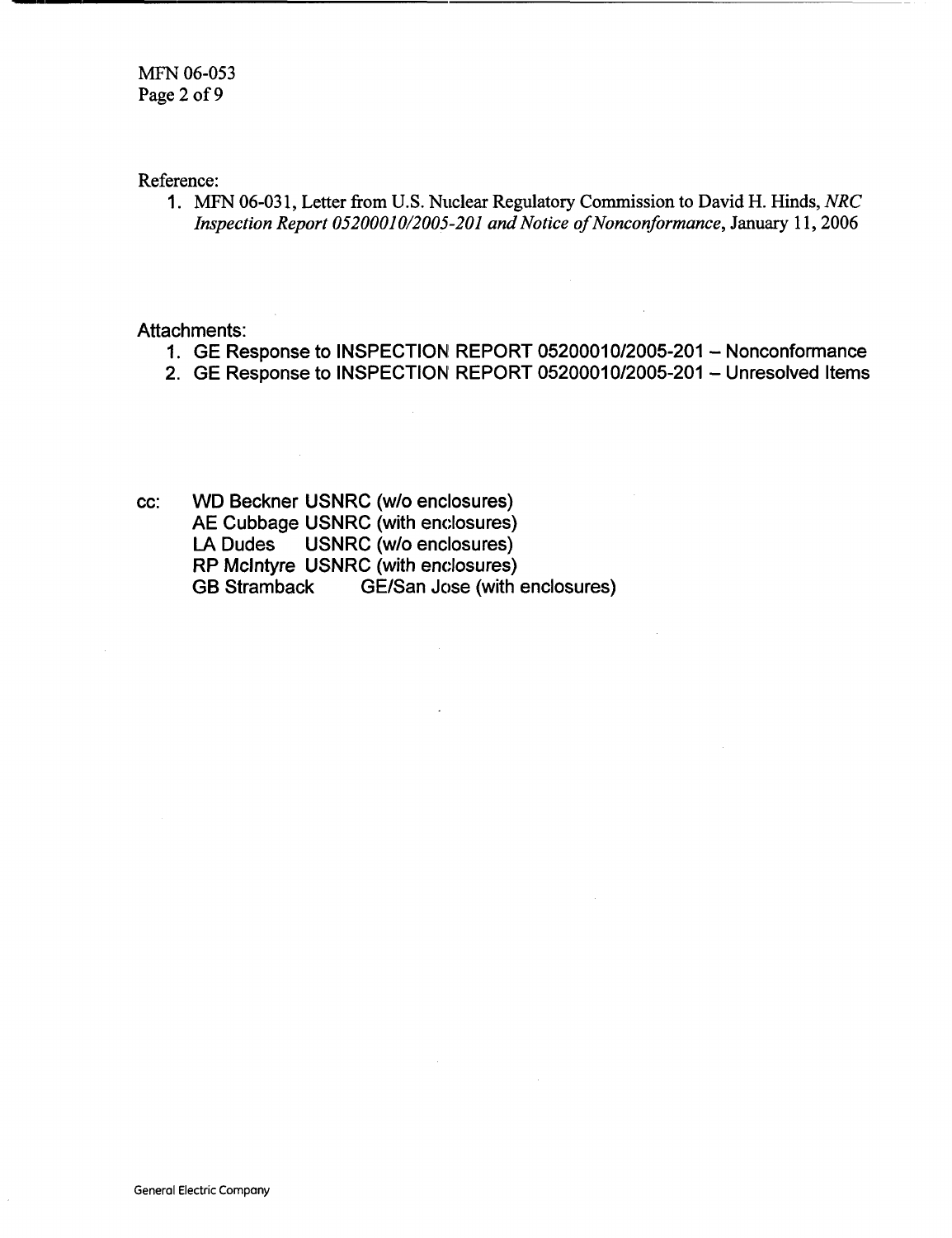#### Attachment #1

GE Response to INSPECTION REPORT 05200010/2005-201 - Nonconformance

### **Nonconformance 0520001012005-201-01**

GENE did not implement the ESBWR design control process as required by the GENE QA program. This is evidenced by the following examples: (1) a letter was not prepared documenting the revised completion date of the ESBWR Design Control Document (DCD) verification when the schedule was not met; (2) the work plan/detailed schedule for the ESBWR project was not maintained or updated; and (3) design and verification documentation was not complete prior to ESBWR DCD design verification. This issue has been identified as Nonconformance 05200010/2005-201-01.

Response: CAR 40517 identifies the actions to address Nonconformance 05200010/2005-201 -01.

| <b>CAR 40517</b>                          |                                                                                                                                                                                                |
|-------------------------------------------|------------------------------------------------------------------------------------------------------------------------------------------------------------------------------------------------|
| Corrective Action #1:                     | Issue a letter from David Hinds to U.S. Nuclear Regulatory<br>Commission to document the revised completion date of the<br>DCD verification.                                                   |
| <b>Action Completion:</b>                 | Letter was sent to the U.S. Nuclear Regulatory Commission<br>on November 22 to document the revised completion date of<br>the DCD verification. The document identification is MFN 05-<br>139. |
| <b>Completion Date:</b>                   | November 22, 2005                                                                                                                                                                              |
| Corrective Action #2:                     | Revise the Work Plan for ESBWR Licensing and Construction<br>to document customer or internally initiated changes.                                                                             |
| Due Date:                                 | March 24, 2006                                                                                                                                                                                 |
| <b>Corrective Action #3:</b><br>Due Date: | Create a Phase II Project schedule.<br>February 24, 2006                                                                                                                                       |
| <b>Corrective Action #4:</b>              | Ensure appropriate supporting documents are listed for the<br>ICS system design specification.                                                                                                 |
| Due Date:                                 | June 23, 2006                                                                                                                                                                                  |
| <b>Preventive Action #1:</b>              | Review this CAR with all ESBWR design engineers to stress<br>the importance of referencing appropriate supporting<br>documentation and review the verification process.                        |
| Due Date:                                 | February 24, 2006                                                                                                                                                                              |
|                                           |                                                                                                                                                                                                |

### **Nonconformance 05200010/2005-201-02**

External supplier audits performed by the GENE Nuclear Quality Assurance (NQA) Quality System group for three suppliers of engineering services for ESBWR design activities (Black and Veatch Corporation; Empresarios Agrupados Internacional, S.A.; and Shimizu Corporation), did not identify and audit/document against the appropriate QA program requirements (American National Standards Institute/ American Society of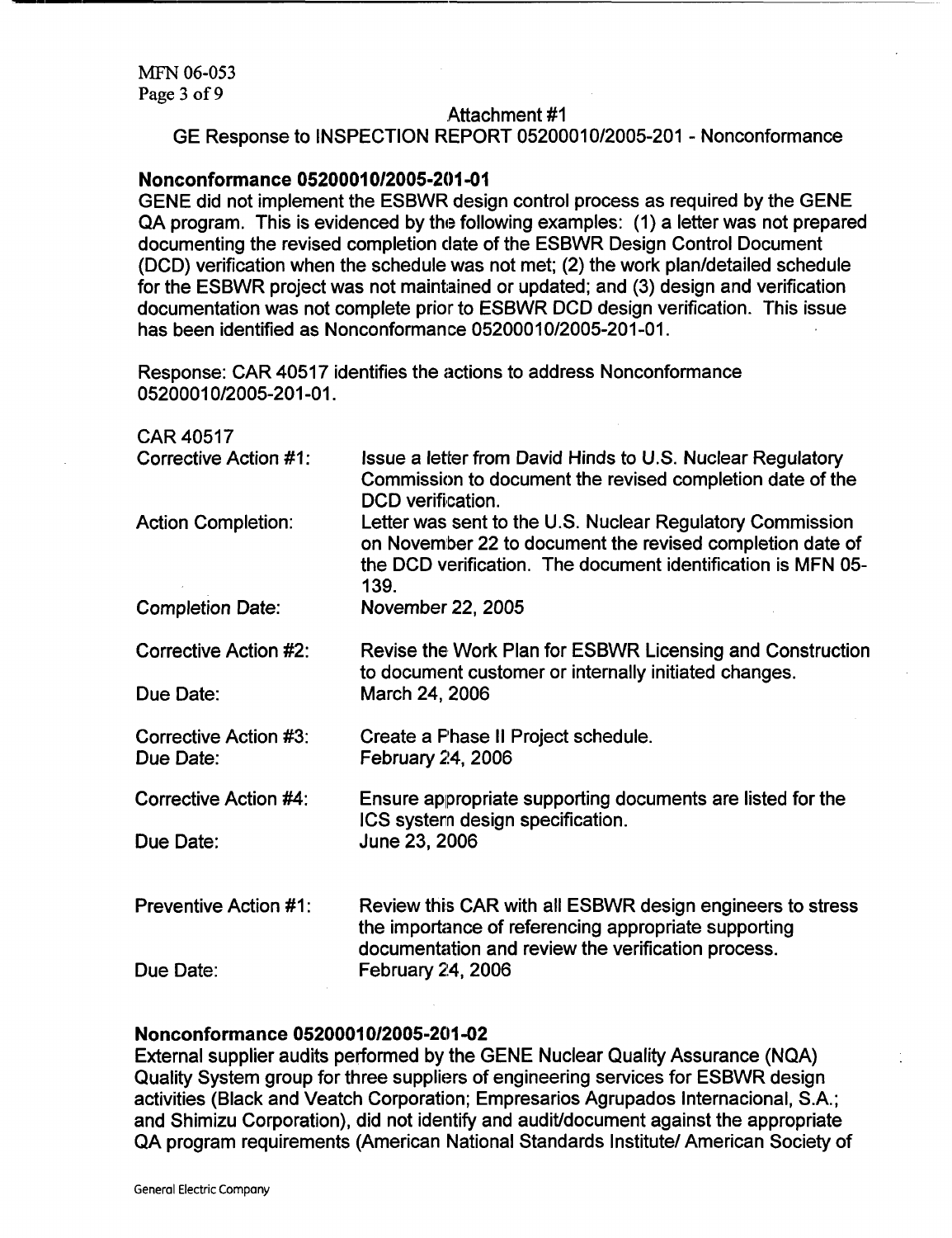#### MFN 06-053

Page 4 of 9

Mechanical Engineers [ANSI/ASME] NQA-1-1983), consistent with the Chapter 17 of the ESBWR DCD and the NEDO-1 1209-04A topical report. Additionally, GENE did not document the completion of either the Corrective/Preventive Actions identification or the Response/Closure portions of the GENE CARs for the findings identified during the Quality System audits at ESBWR team participants: Black and Veatch Corporation; Empresarios Agrupados Internacional, S.A.; and Shimizu Corporation.

Response: CAR 40518 identifies the actions to address Nonconformance 05200010/2005-201-02.

#### CAR 40518

| <b>Corrective Action #1:</b> | Assure EA, Shimizu and B&V quality programs being applied<br>to the ESBWR Project meet the requirements of NQA-1 1983<br>Edition.                                                                                                                                                                                                                                                                                                                      |
|------------------------------|--------------------------------------------------------------------------------------------------------------------------------------------------------------------------------------------------------------------------------------------------------------------------------------------------------------------------------------------------------------------------------------------------------------------------------------------------------|
| <b>Action Completion:</b>    | Empresarios Agrupados (EA) was audited in May 2005. EA<br>has only one quality program that they apply to both Lungmen<br>and the ESBWR Project. EA's quality program meets the<br>requirements of NQA-1 1983 Edition. This has been<br>established by the annual audits performed for the Lungmen<br>Project.                                                                                                                                         |
|                              | Shimizu was audited in June 2005. Shimizu applied the<br>approved Lungmen quality program to the ESBWR work.<br>Shimizu's Lungmen quality program meets the requirements<br>of NQA-1 1986 Edition. GE accepts the 1986 Edition as being<br>equivalent to NQA-1 1983 Edition.                                                                                                                                                                           |
| <b>Completion Date:</b>      | Black & Veatch (B&V) was audited in September 2005.<br>B&V's quality program has been evaluated to the<br>requirements of ANSI N45.2 1971 Edition plus daughter<br>standards, NQA-1 1983 Edition and NQA-1 1986 Edition<br>based on audit performed for the Services organization and<br>the Lungmen Project.<br><b>January 27, 2006</b>                                                                                                               |
| <b>Corrective Action #2:</b> | Request responses to Corrective Action Requests from EA,<br>Shimizu and B&V. Assure closure schedule has been<br>established.                                                                                                                                                                                                                                                                                                                          |
| <b>Action Completion:</b>    | EA response to the Corrective Action Request (CAR) from the<br>audit in May 2005 was late at the time of the NRC inspection.<br>A follow-up e-mail was sent to EA and they indicated they had<br>completed their response, but had failed to forward the<br>responses to GE. We now have their response dated<br>November 21, 2005. The CAR response has been accepted.<br>The actions are now complete and the CAR is being<br>evaluated for closure. |
|                              | Shimizu responded to the Corrective Action Requests issued<br>as a result of the June 2005 audit on 8/30/2005, but none of                                                                                                                                                                                                                                                                                                                             |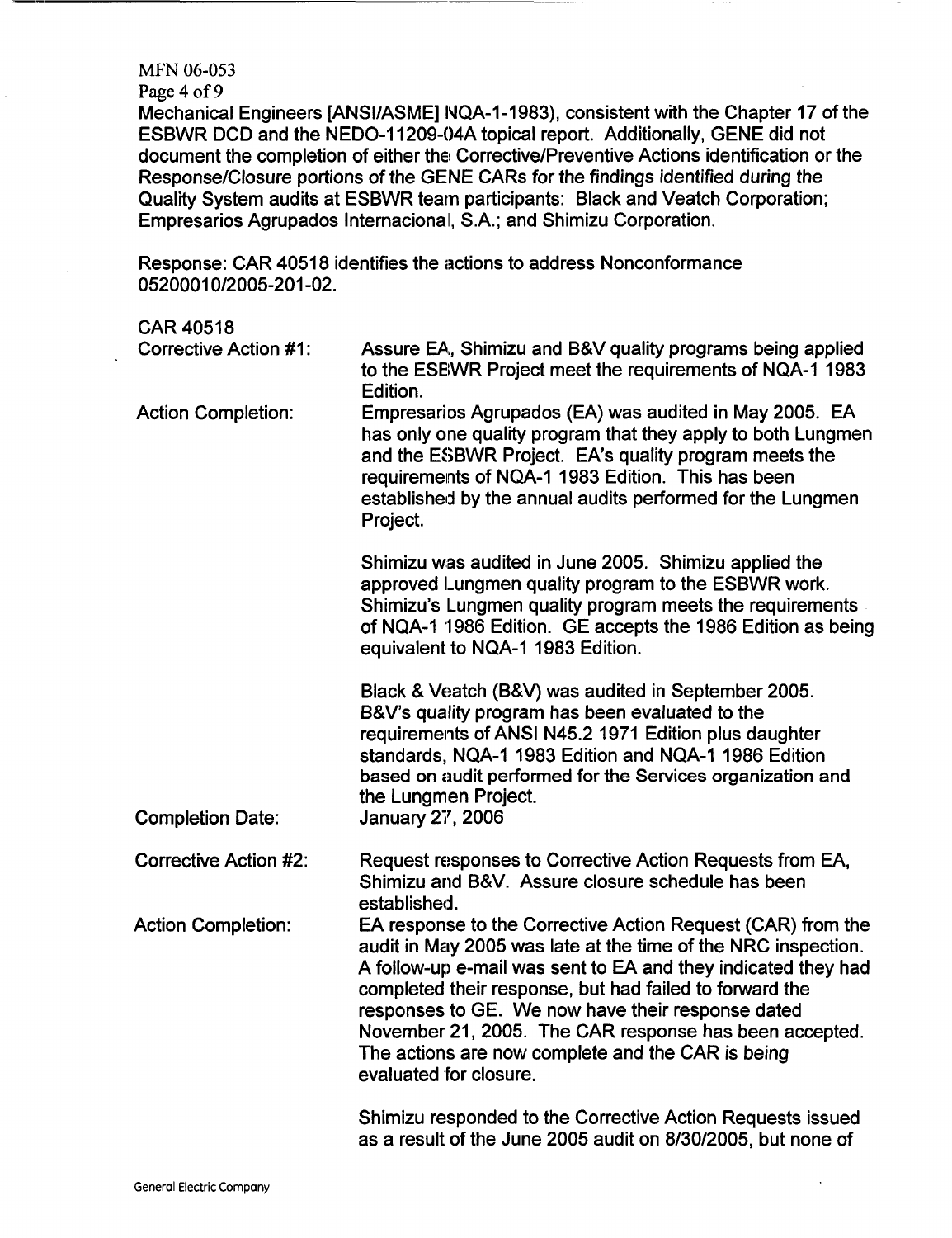|                              | the CARs had been closed at the time of the NRC inspection.<br>The CARs still have not been closed because some of the<br>actions are not complete. Scheduled closure dates have<br>been established for these actions. The CARs will be verified<br>during the 2006 supplier audit scheduled for March 2006.<br>During the audit, implementation of the corrective/preventive<br>actions will be verified.                                                                                                                                                                                                                                                                                                                                                                                                                                                                                                                                                            |
|------------------------------|------------------------------------------------------------------------------------------------------------------------------------------------------------------------------------------------------------------------------------------------------------------------------------------------------------------------------------------------------------------------------------------------------------------------------------------------------------------------------------------------------------------------------------------------------------------------------------------------------------------------------------------------------------------------------------------------------------------------------------------------------------------------------------------------------------------------------------------------------------------------------------------------------------------------------------------------------------------------|
| <b>Completion Date:</b>      | B&V had not responded to the Corrective Action Requests<br>resulting from the audit at the time of the NRC inspection.<br>B&V responded to the CARs on December 14, 2005. All of<br>the responses have been accepted and B&V has submitted<br>five of the CARs for closure acceptance and the remaining<br>two CARs still have open actions that need to be completed.<br>They have established closure dates for these actions.<br><b>January 27, 2006</b>                                                                                                                                                                                                                                                                                                                                                                                                                                                                                                            |
| <b>Preventive Action #1:</b> | Assure new CTS Version 4 system provides adequate<br>notification of Supplier due dates for response and closure<br>documentation.                                                                                                                                                                                                                                                                                                                                                                                                                                                                                                                                                                                                                                                                                                                                                                                                                                     |
| <b>Action Completion:</b>    | CTS Version 4 is now active (since September 2005) and all<br>supplier CARs are being entered into this system. CTS<br>Version 4 allows the CAR forms to be transmitted to the<br>supplier for response and closure. The suppliers' response<br>and closure statements are imported into CTS. The<br>acceptance of each action is tracked in CTS. The due date<br>for response is established by CTS and the supplier provides<br>the action completion dates. CTS sends e-mails to the Lead<br>Auditor and Process Owner (organization for which the<br>supplier audit was performed) when the responses or<br>corrective/preventive action completions are due. This allows<br>the Lead Auditor the opportunity to contact the supplier before<br>the actions are due. Notifications are issued periodically by<br>CTS until the actions are complete. CTS Version 4 will greatly<br>assist in having supplier responses and action completion<br>submitted on time. |
| <b>Completion Date:</b>      | January 27, 2006                                                                                                                                                                                                                                                                                                                                                                                                                                                                                                                                                                                                                                                                                                                                                                                                                                                                                                                                                       |

# **Nonconformance 05200010/2005-201-03**

GENE has not been documenting and maintaining training records in a centralized training database as required by the GENE QA program.

Response: CAR 40519 identifies the actions to address Nonconformance 05200010/2005-201-03.

CAR 40519

Corrective Action #1 Update GENE Training Database for full ESBWR team roster and requirements.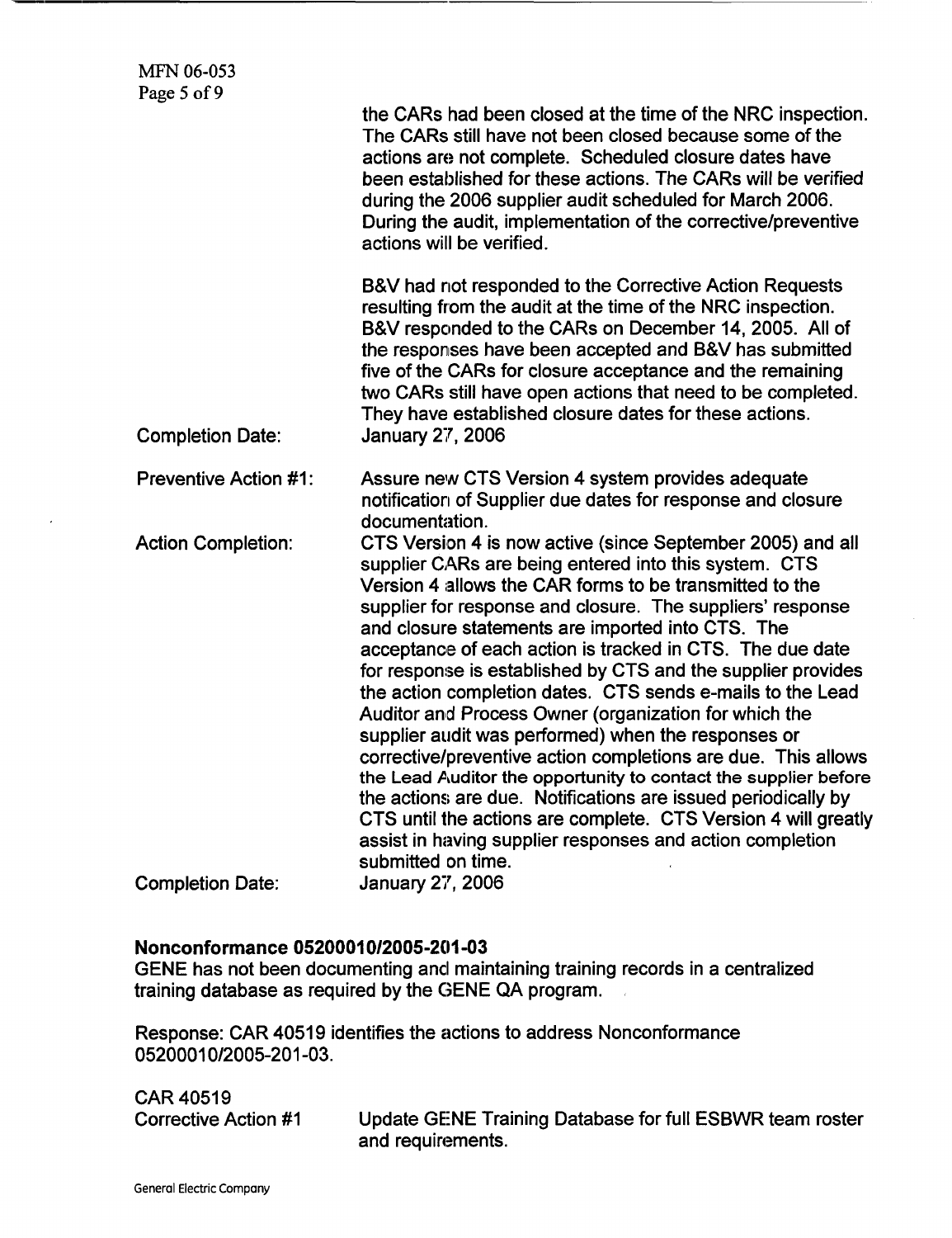| <b>MFN 06-053</b><br>Page 6 of 9 |                                                                                                                                              |
|----------------------------------|----------------------------------------------------------------------------------------------------------------------------------------------|
| Due Date:                        | March 10, 2006                                                                                                                               |
| Corrective Action #2             | Notify ESBWR staff to update training requirements with a 30-<br>day commitment to complete training.                                        |
| Due Date:                        | March 10, 2006                                                                                                                               |
| Corrective Action #3             | Review ESBWR staff training records in the GENE Training<br>Database to ensure staff has completed all required training<br>per CA#1 & CA#2. |
| Due Date:                        | April 14, 2006                                                                                                                               |
| <b>Preventive Action #1</b>      | Review with ESBWR staff the requirements of EOP 75-5.00,<br><b>Quality and Technical Training.</b>                                           |
| Due Date:                        | March 31, 2006                                                                                                                               |

### Nonconformance 05200010/2005-201-04

GENE did not perform internal self-audits of the ESBWR program as required by the GENE QA program. The 2005 schedule of internal audits did not reflect the ESBWR program, and discussions with the representatives from the General Electric (GE) Quality Systems and Services (QS&S) Group, who has corporate responsibility for internal selfassessments of various line organizations including the ESBWR program, indicated that none were planned or scheduled for the remainder of the year.

Response: CAR 40520 identifies the actions to address Nonconformance 05200010/2005-201-04.

CAR 40520

| Corrective Action #1      | Include ESBWR self-audit in 2006 QS&S Audit Schedule to<br>be completed in the first quarter of 2006. |
|---------------------------|-------------------------------------------------------------------------------------------------------|
| <b>Action Completion:</b> | ESBWR was included in the 2006 QS&S Audit Schedule to be<br>completed in the first quarter of 2006.   |
| <b>Completion Date:</b>   | January 30, 2006                                                                                      |
|                           | $D_{\text{max}}$                                                                                      |

| Corrective Action #2 | Perform ESBWR self-audit. |
|----------------------|---------------------------|
| Due Date:            | March 31, 2006            |

# Nonconformance 05200010/2005-201-05

GENE did not complete the acceptance reviews associated with several ESBWR CARs within the 30-day period as required by the GENE QA program. Additionally GENE did not complete the implementation of corrective actions associated with a number of ESBWR-related CARs within the documented due dates or complete those corrective actions after the assigned due dates.

Response: CAR 40521 identifies the actions to address Nonconformance 05200010/2005-201-05.

CAR 40521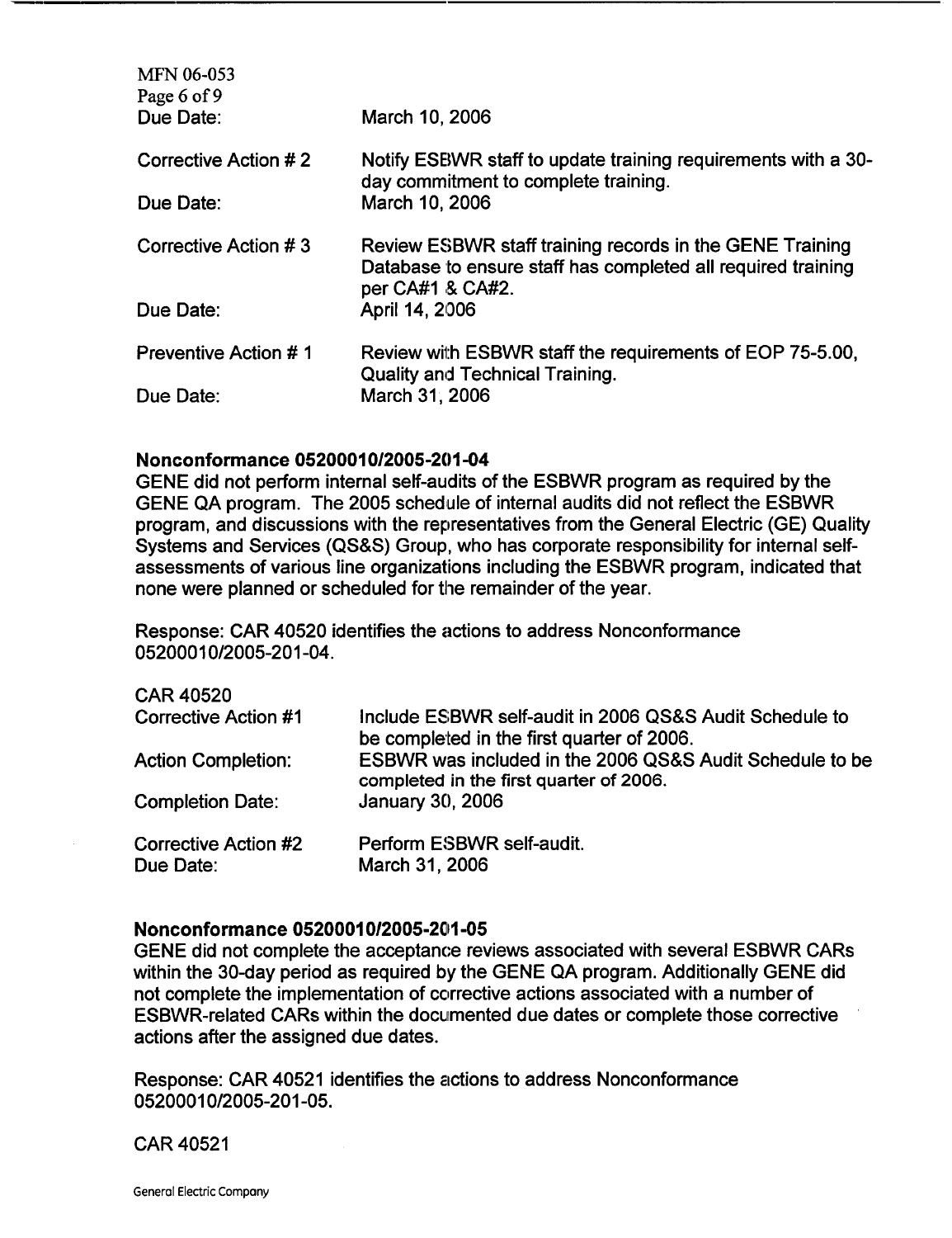| <b>MFN 06-053</b><br>Page 7 of 9 |                                                                                                                                                                                                   |
|----------------------------------|---------------------------------------------------------------------------------------------------------------------------------------------------------------------------------------------------|
| <b>Corrective Action #1</b>      | Assign resources directly accountable for CAR performance:<br>Assign ESBWR Engineering Responsible Engineer to track<br>CAR process and actions and drive timely closure by ESBWR<br>Engineering. |
| Due Date:                        | February 13, 2006                                                                                                                                                                                 |
| <b>Corrective Action #2</b>      | Assign resources directly accountable for CAR performance:<br>Assign one or more ESBWR QA Engineer(s) to track CAR<br>process and actions and drive timely closure by ESBWR-<br>related staff.    |
| Due Date:                        | February 28, 2006                                                                                                                                                                                 |
| <b>Preventive Action #1</b>      | Communicate to ESBWR Engineering team the individuals<br>assigned to CAR performance initiative and remind staff to<br>seek their support as needed to maintain CAR timeliness.                   |
| Due Date:                        | February 28, 2006                                                                                                                                                                                 |
| <b>Preventive Action #2</b>      | Establish a regular CAR status meeting for the Manager,<br><b>ESBWR Engineering, with the CAR Responsible Engineer as</b><br>organizer, to manage CAR activities.                                 |
| <b>Action Completion:</b>        | A regular meeting to discuss status of ESBWR CARs has<br>been established with the Manager, ESBWR Engineering.                                                                                    |
| <b>Completion Date:</b>          | February 3, 2006                                                                                                                                                                                  |

 $\sim$   $\mu$  .

 $\hat{\boldsymbol{\beta}}$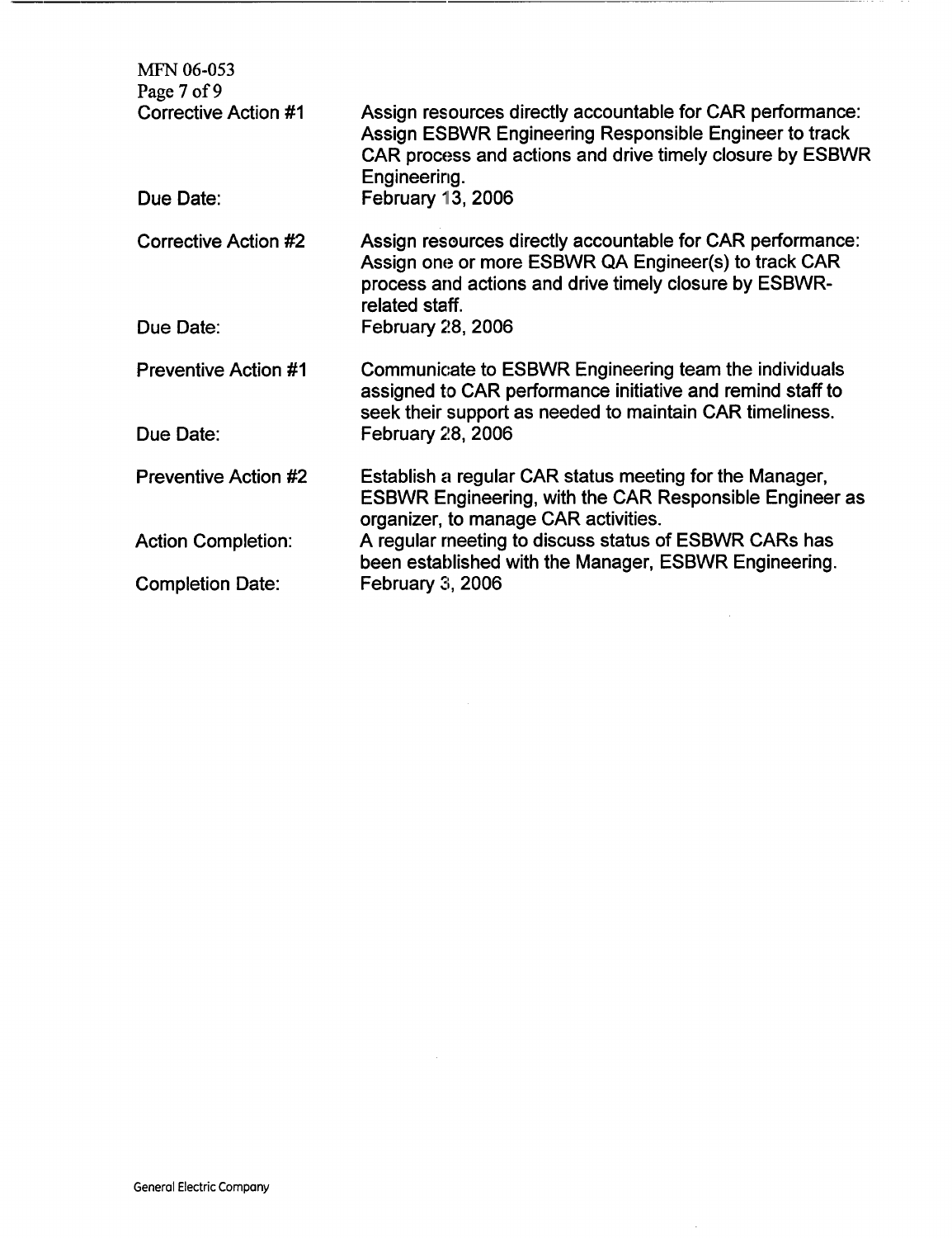#### Attachment #2

GE Response to INSPECTION REPORT 05200010/2005-201 - Unresolved Items

**Unresolved** Item **0520001012005-201-01** - During the review of Chapter 17 of the ESBWR DCD, the NRC inspectors noted that it does not include an "Introduction" section that describes what the ESBWR QA program is based upon and how it will be implemented by GENE and its various domestic and international participants. The NRC inspectors noted that this information was included in the SBWR design certification submittal and was documented in SBWR Standard Safety Analysis Report (SSAR) 25A5113, Revision A. The NRC inspectors were unable to review or verify the activities associated with the transition from the SBWR to ESBWR design, particularly as it relates to the qualification test activities that were performed for the SBWR design in the mid-1990s and are being used to support the ESBWR design certification application. GENE is requested to provide appropriate documentation in a DCD Chapter 17 "Introduction" section describing the details of QA program and commitments, and background information regarding the transition from the SBWR to ESBWR design.

Response: CAR 40522 identifies actions to address Unresolved Item 05200010/2005- 201-01.

| CAR-40522<br><b>Corrective Action #1</b> | For Revision 1 of the DCD, add to Chapter 17 an introduction<br>outlining the basic responsibilities under the project QA                                                                                                                                                                                                                                                                                                                       |
|------------------------------------------|-------------------------------------------------------------------------------------------------------------------------------------------------------------------------------------------------------------------------------------------------------------------------------------------------------------------------------------------------------------------------------------------------------------------------------------------------|
| <b>Action Completion:</b>                | system.<br>Section 17.0 Introduction and Table 17.0-1 were added to<br>Revision 1 of 26A6642BW and issued.                                                                                                                                                                                                                                                                                                                                      |
| <b>Completion Date:</b>                  | February $6, 2006$                                                                                                                                                                                                                                                                                                                                                                                                                              |
| <b>Corrective Action #2</b><br>Due Date: | Prepare a revision to the DCD providing a description of the<br>design transition from the SBWR to the ESBWR and the use<br>of the SBWR Test Program. (Note that a formal DCD revision<br>may not coincide with the availability of this material, thus a<br>preliminary copy of the section revision will be separately<br>supplied if needed. The section revision will be included in a<br>subsequent revision of the DCD.)<br>June 30, 2006 |
|                                          |                                                                                                                                                                                                                                                                                                                                                                                                                                                 |

**Unresolved** Item **05200010/2005-201-02** - The NRC inspectors discussed with GENE personnel how best to recapture the design and test control implementation inspection documentation issued by the NRC staff for the SBWR design certification qualification testing activities cited above. To adequately document this design and test control implementation inspection documentation in Chapter 21 of the ESBWR Final Safety Evaluation Report (FSER), the NRC staff will need to recapture all of the NRC inspection reports, GENE responses to inspection findings, and NRC replies to the GENE responses. During the inspection at Wilmington, the NRC was told that these inspection records are located in the GE salt mine storage archives. The NRC staff will need GENE to recapture this documentation for FSER Chapter 21 purposes.